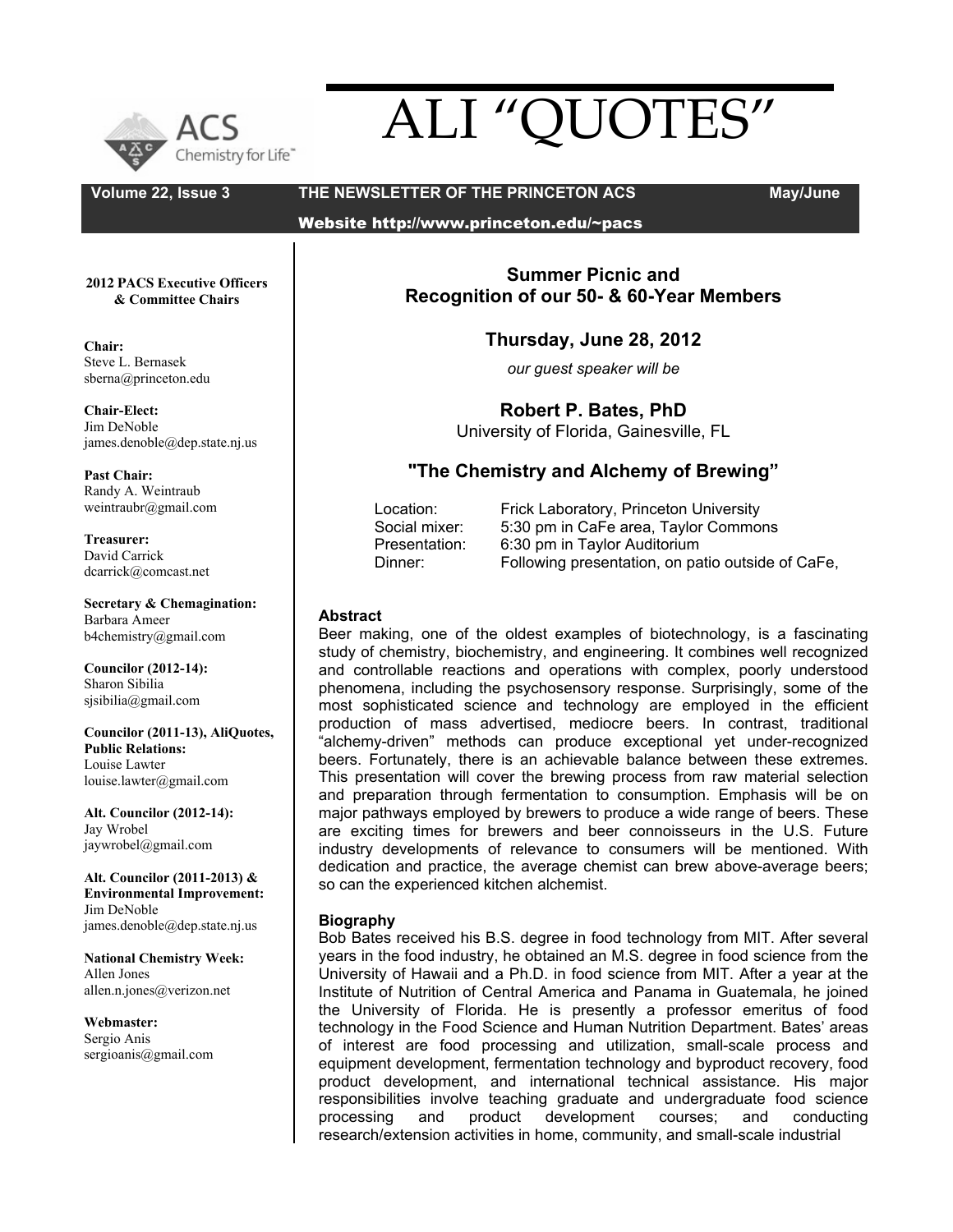food processing operations. He has completed short and long-term international assignments in many countries in the Caribbean, Central and South America, and Asia. He fields frequent inquiries on food science and technology and related subjects from national, international, and industrial sources. Bates has developed and presented many short courses in the U.S. and overseas and has been an ACS tour speaker on various food science and technology topics for about 30 years.

#### **Reservations**

The meeting will be held in the new Frick Laboratory, Princeton University. The social mixer will begin at 5:30 pm in the CaFe area of Taylor Commons. The lecture will be held in the Auditorium at 6:30 pm followed by dinner outdoors on south patio (in case of rain, it will be held in Taylor Commons (CaFe area). Frick Laboratory is located at the east end of the pedestrian bridge on Washington Rd, adjacent to the Weaver Track and Field Stadium. Parking is available in Lot 21, corner of Faculty Road and Fitzrandolph Road or other lots along Ivy Lane (see www.princeton.edu/main/visiting/ for other parking options). The seminar is free and open to the public. Reservations are required for dinner, which is \$20 (\$10 for students). Please contact Louise Lawter at louise.lawter@gmail.com or 215-428-1475 by June 21 to make reservations.

જી જી જી જી જી જી જી જી જી જી જી

## **2012 OUTSTANDING HIGH SCHOOL CHEMISTRY TEACHER AWARD**

The Trenton and Princeton ACS sections have been jointly sponsoring the Outstanding High School Chemistry Teacher Award since 2006. The purpose of the award is to recognize the work and dedication of chemistry teachers in area schools.

Early in the year, educators from area schools were asked to nominate teachers whom they felt were worthy of special recognition. The selection criteria were teaching quality, ability to challenge and inspire students, extracurricular work in chemistry, a willingness to keep up-to-date in the field, and evidence of leadership and/or active involvement within the profession.

We are pleased to announce that Matthew Treichel of the Hun School is this year's award recipient. A plaque was presented to Mr. Treichel at our May 1 meeting.



From left, Matthew Treichel receiving Outstanding Teacher Award from Benny Chan, Trenton ACS Chair and Steve Bernasek, Princeton ACS Chair

the University of Pennsylvania and has been at the Hun School since 1995 teaching Advanced Placement and Honors Chemistry, and supervising the chemistry program. He also coaches track and strength training.

In his nomination material there were recurring themes of dedication to teaching and his interest in his students. A quote from Rachel McEnroe, a former student, encapsulates this. She states - "A lot of people enter college and have no idea what they want to major in, but I have known for two years that I wanted to major in chemistry. I have Mr. Treichel to thank for this. … Mr. Treichel pushed everyone to learn as much chemistry as they possibly could."

In addition to his teaching he contributes to his students and chemistry in a number of other ways. He organized and continues to advise the 'Alchemy Club' to foster interest in chemistry and science. He prepares his students for Chemistry Olympiad (an ACS program) and the Merck competition.

 Please join me in congratulating Matthew Treichel on this award.

જી જી જી જી જી જી જી જી જી જી

## **Fostering Sustainability In Princeton – Seeking Volunteers**

A Princeton Section committee is being formed to design a program around the general theme of "Sustainability in Princeton". One idea being pursued is a way of encouraging sustainability in area schools.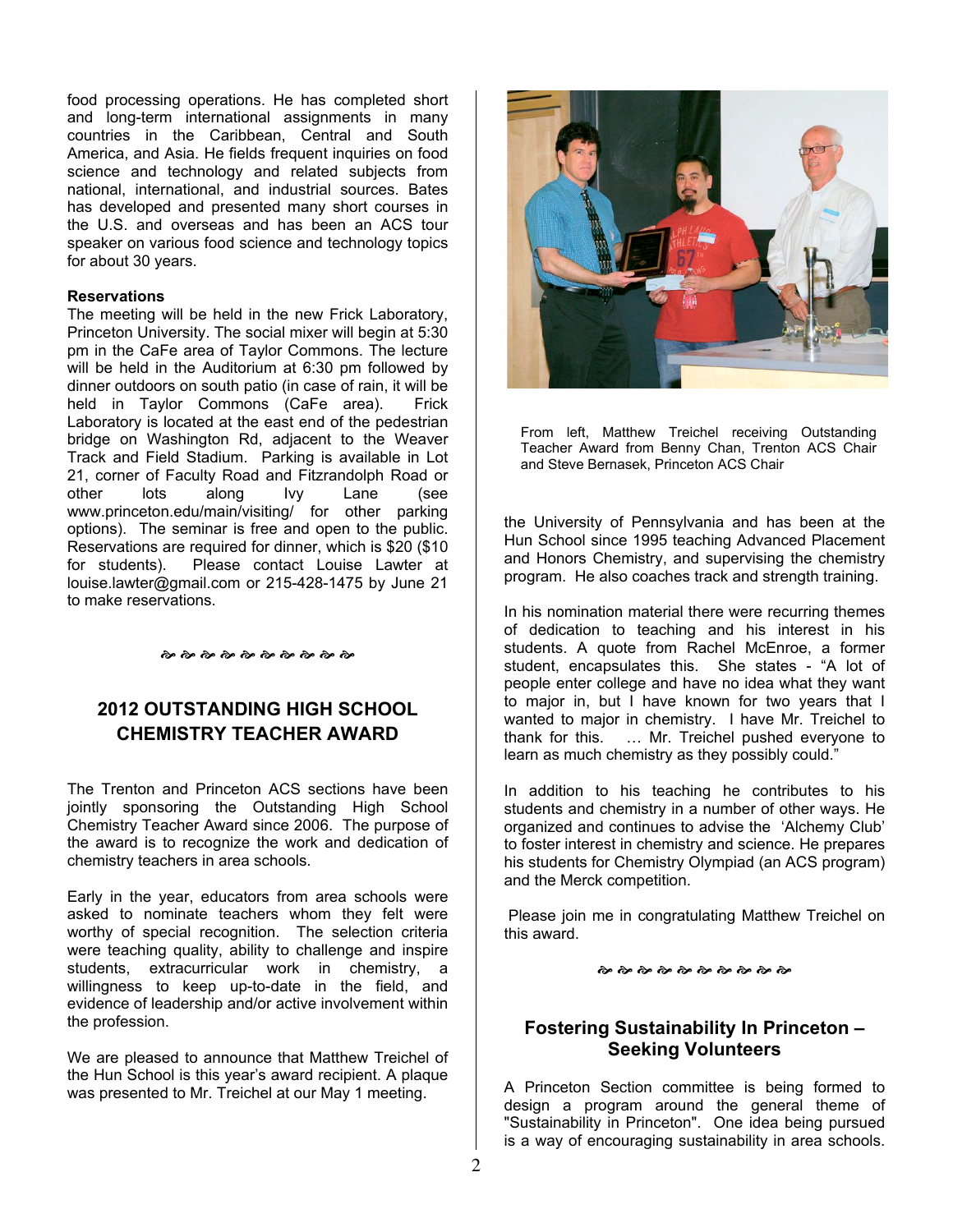An ACS Innovative Projects Grant will be submitted to fund this project. Deadline for grant submission is June 30, 2012. If you have a project idea, are interested in helping out, or learning more about the project, please contact Sharon Sibilia at sisibilia@gmail.com. She is eager to hear from you!

જી જી જી જી જી જી જી જી જી જી



## **Chemagination 2012 in Princeton, NJ**

By Barbara Ameer, 2012 Chemagination Chair

 $\blacksquare$  rist Campus Center at Princeton University was **First Campus Center at Princeton University was buzzing with scientific discussions on Saturday,** April 14, 2012 during the poster portion of the tenth annual Chemagination high school competition, sponsored by the Princeton and Trenton Sections of ACS.

Forty-one students from seven schools in central and northern New Jersey were part of "Chemagine-Nation." Forming teams of two to three students in one of four categories (Alternate Energy, New Materials, Environment and Medicine/Health), the schools' entrants applied chemistry to create an idea that would improve people's lives 25 years in the future. Fostering scientific teamwork, the competition asks the teams to brainstorm, develop ideas, and formulate a feature article for a high school science magazine, along with cover art for the story. These articles were evaluated by a masterful scientific team of nine doctorate-level judges. The second phase was the preparation of the poster for the Princeton event where the teams defended the science underlying their innovation during interviews with three judges. Projects were judged for scientific soundness, clarity, creativity, and teamwork.

During the poster event at Princeton University, 12th Congressional District U.S. Congressman (central NJ), Rep. Rush Holt, PhD, engaged students in scientific discussion about their individual projects. The students and parents enjoyed the attention from this former Assistant Director of the Princeton Plasma Physics Laboratory and researcher on alternative energy. Rep. Holt, who served on the National Commission on Mathematics and Science Teaching, clearly demonstrated the importance of fostering innovative scientific thinking among our youth.

First place winners will advance to a regional competition on June 2, 2012 at the ACS Mid - Atlantic Regional Meeting (MARM) at the University of Maryland, Baltimore Campus.

#### **First Place Winners**

Alternate Energy: MacCallum Robertson, Daniel Echeverri and Mark Khusidman, "Lightening Farms: Electric Agriculture", West Windsor-Plainsboro High School South

Environment: Aayush Visaria and Brandon Chu, "MemNotes", West Windsor-Plainsboro High School South

Medicine/Health: Kellie Heom, Isabella Grabski and Rachel Yang, "The ProPancreas: A Diabetic Revolution", Bergen County Academies

New Materials: Aastha Chokshi, Anup Regunathan, and Saavanth Velury, "Energy Exploding Enzymes: Power of the Protein", West Windsor-Plainsboro High School North

#### **Second Place Winners**

Alternate Energy: Nehal Gupta, Jayati Verma and Jhillika Patel, "Pyramids of Light: The Foundation of Today's Alternative Energy Solution, West Windsor-Plainsboro High School North

Environment: Katherine Collins and Lauren Snieckus, "From Cotton, To Plastic, To H2O" Pascack Valley High School

Medicine/Health: Pranitha Rayapudi, Danika Baskar and Pavithra Arunachalam, "The NanoHero" West Windsor-Plainsboro High School North

New Materials: Rohan Iyengar, Byron Chiu and Rahul Vanchinathan, "Silica Aerogels: A Reflective Issue", West Windsor-Plainsboro High School North

The local Chemagination competition is proud to be celebrating its 10th year by broadening its reach to more counties in New Jersey. The contributions of the teacher advisors from the participating NJ schools were recognized at the awards ceremony. They were Dr. Deok-Yang (Doug) Kim, Bergen County Academies; Nicholas Johnson, Hopewell Valley Central High School; Cindy Reese and Christopher Nilsen, Pascack Valley High School; Thomas Horsley, Pennington High School; Ronald Brandt, MBA, West Orange High School; Julie Norato, West Windsor-Plainsboro HS North; Cindy Jaworsky, West Windsor-Plainsboro HS South.

The 2011-2012 New Jersey competition activities were supported in part by a National ACS grant to the PACS based on the proposal submitted by Dr. Barbara Ameer, PACS Chemagination Committee Chair and Coordinator.

**��** �� �� �� �� ��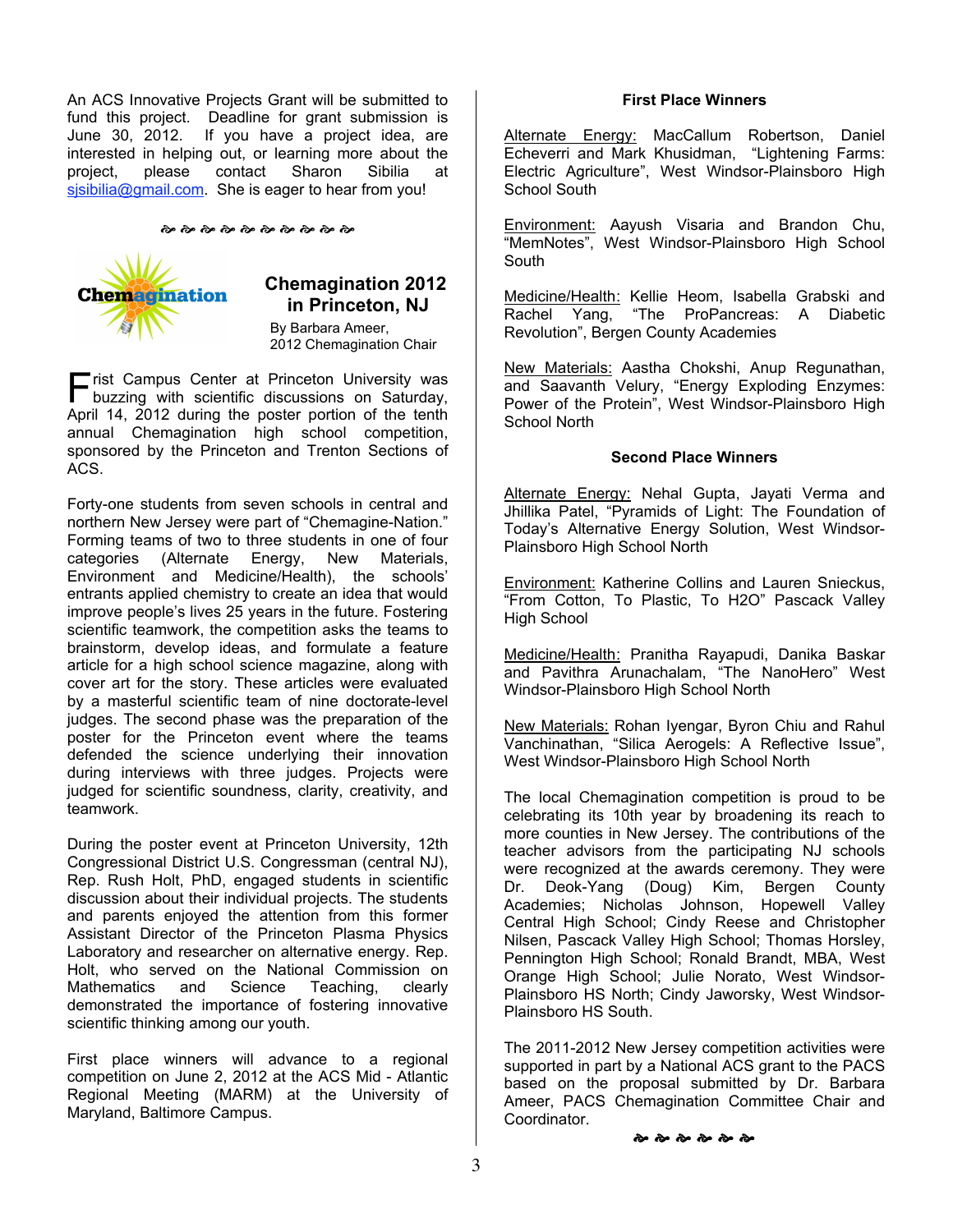## *-* **Chemagination 2012 - First Place Winners**



*Photo at right* **Environment: Aayush Visaria and Brandon Chu,** "MemNotes"



#### *Photo at right*

Alternate Energy: MacCallum Robertson, Daniel Echeverri and Mark Khusidman, "Lightening Farms: Electric Agriculture"

*Photo at left* Medicine/Health: Kellie Heom, Isabella Grabski and Rachel Yang, "The ProPancreas: A Diabetic Revolution"



*Photo at left*

New Materials: Aastha Chokshi, Anup Regunathan, and Saavanth Velury, "Energy Exploding Enzymes: Power of the Protein"

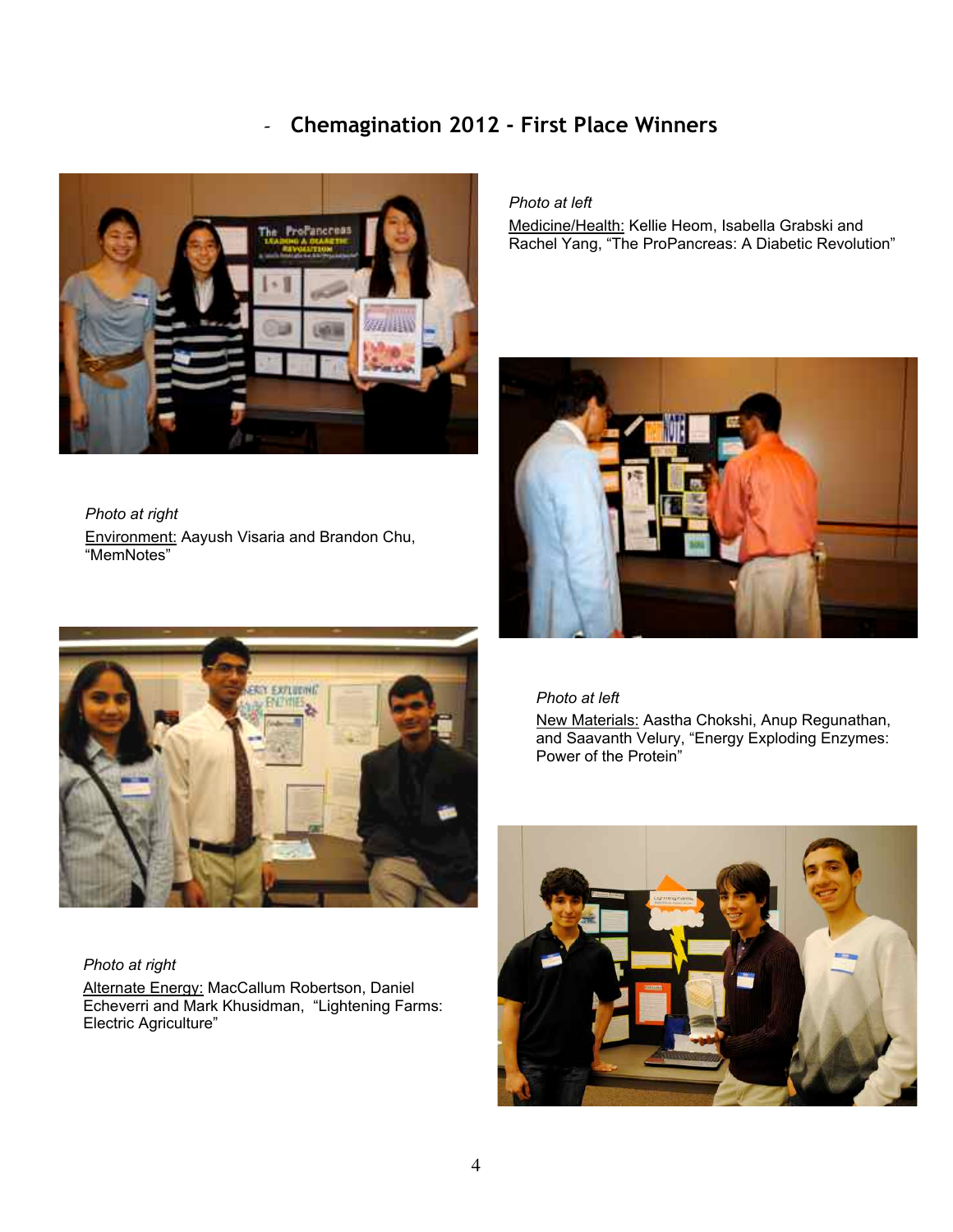# *-* **Chemagination 2012 - Second Place Winners**





- Photos -

Top, left to right New Materials & Alternate Energy

Center Barbara Ameer ( $3<sup>rd</sup>$  from left) with judges

> Bottom, left to right Medicine/health & Environment

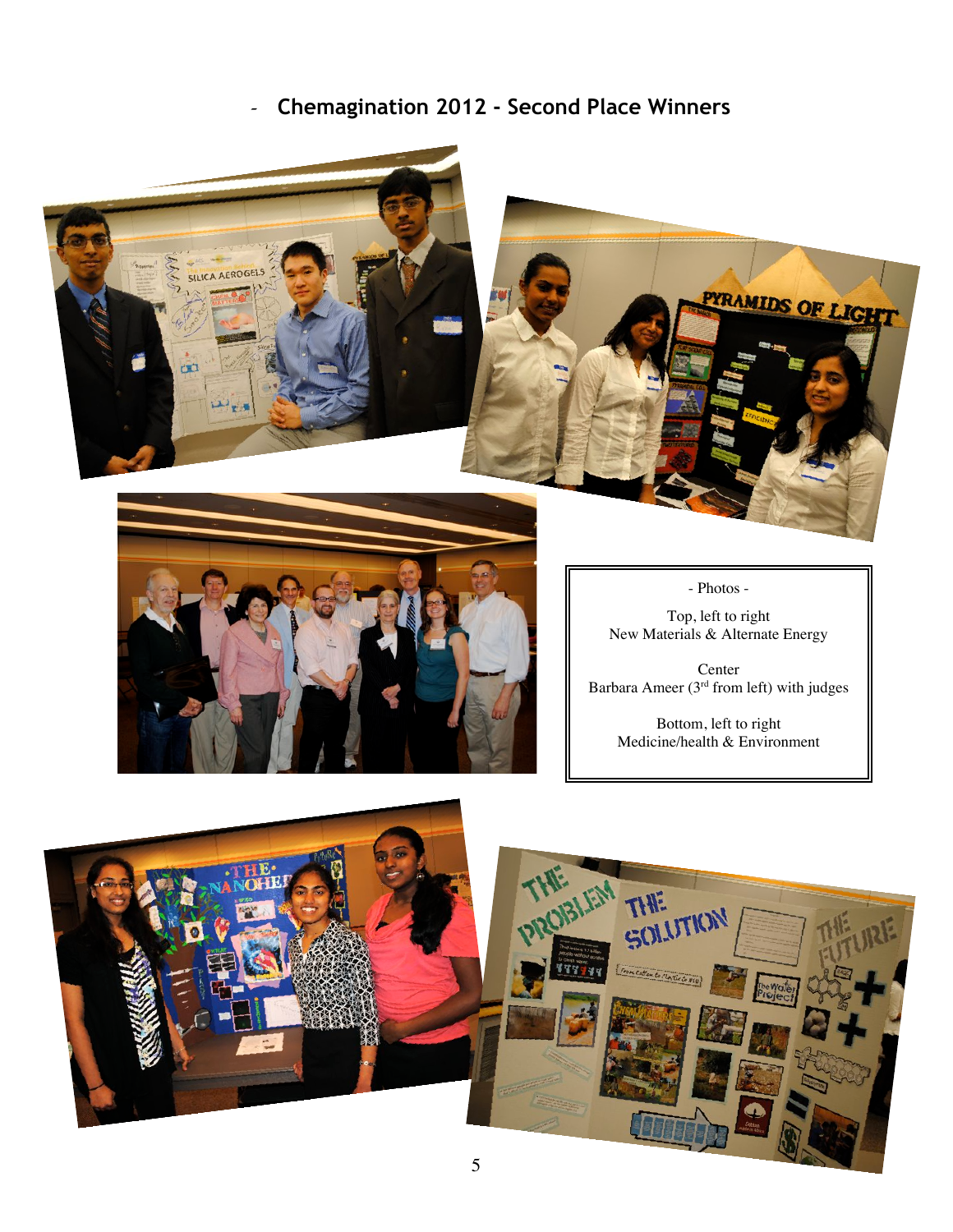## **ACS Webinars™**

is a weekly online event. Each webinar is 60 minutes in length, comprising a short presentation followed by Q&A with the speaker. The live webinars are held on Thursdays from 2-3pm EST. Recordings of the webinars are available online and upcoming events are posted at http://acswebinars.org/events.

**Thursday, June 7, 2pm-3pm EST,** *Startup Support – Who Provides What and at What Terms or Qualifications,* You need lab space, employees, a sales team, legal advice, and business strategists. Oh yeah… you needed them yesterday. Learn what resources, other than funding are needed by and available to help entrepreneurs. Speakers: Dean Chang, University of Maryland and Gus Weber, Polaris Venture Partners.

**Thursday, June 14, 2pm-3pm EST,** *Green Chemistry and Global Access to Medicines in Developing Countries,* In some parts of the world, treatable diseases still take many lives. Even though a vaccine may exist, access to medical care is limited. Curious to learn how green chemistry can positively impact public policy and improve global health? Join Dr. Joseph Fortunak, as he discusses sustainable medicine and how different organizations are working to help everyone gain access to treatments they need. Speaker: Joseph Fortunak, Howard University

**Thursday, June 21, 2012, 2pm-3pm EST,** *The Kitchen as Laboratory: Reflections on the Science of Food and Cooking,* They say that you shouldn't take your work home with you, but in this case, we have to disagree. "Eating is a multisensory experience, yet chefs and scientists have only recently begun to deconstruct food's components, setting the stage for science-based cooking..." Trade your lab coat for an apron and bring your skills from the bench to the kitchen table with Cesar Vega, author of The Kitchen as Laboratory, for a helping of gastronomic chemistry that is downright delicious! Speaker: Cesar Vega, Mars Botanical

 **Thursday June 28, 2012, 2pm-3pm EST,** *EXTREME Flash, Sound, and Smoke – Advanced Fireworks - The Sequel* "What's more exciting than watching fireworks explode in a bright cacophony of colour after being launched hundreds of feet in to the air? Learning about the chemical process that makes it happen of course!" Join our speaker, Chris Mocella as he directs our eyes to the skies and explains the chemistry that has been used to impress spectators and scare dogs for over a thousand years. Speaker: Chris Mocella, U.S. Customs and Border Protection Laboratories

## **Help Wanted** *for* **PACS Website**

Do you have a few hours a month available to help keep our website up to date by uploading new announcements and adding & deleting other postings? It is a good way to help the section while learning or maintaining skills in website management. Please contact Louise Lawter at louise.lawter@gmail.com if you are interested in volunteering or learning more.

## **Help the Section Save on Postage**

If you are still receiving paper copies of the AliQuotes, please consider electronic delivery. It is easy – just give ACS your e-mail address. You can do so by calling ACS Member Services at 1-800-333-9511, or e-mailing service@acs.org.

This will also enable you to vote electronically in our local section elections this fall!